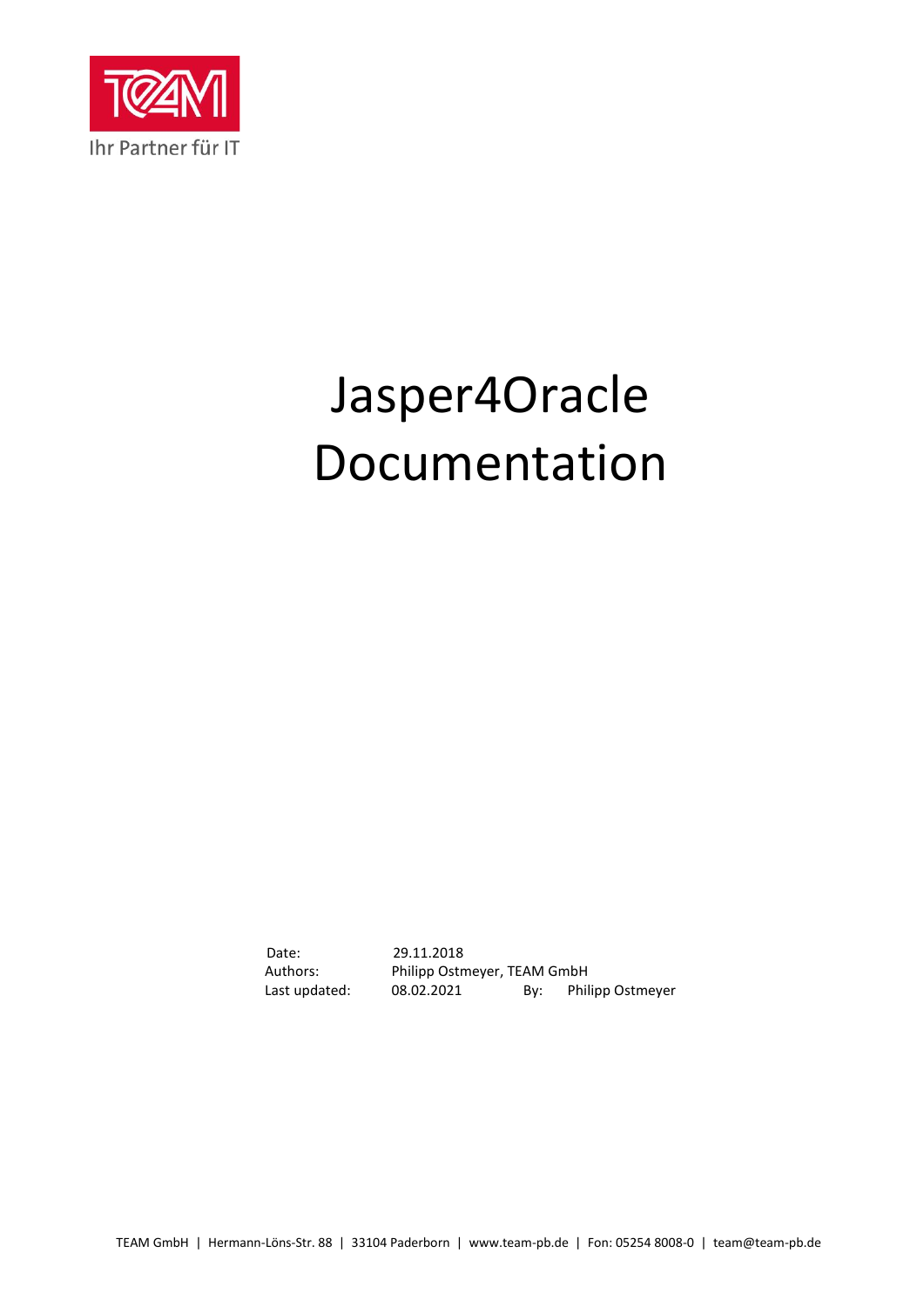

| 1              |                  |         |  |
|----------------|------------------|---------|--|
| $\overline{2}$ |                  |         |  |
|                | 2.1              |         |  |
|                | 2.2              |         |  |
| 3              |                  |         |  |
|                |                  |         |  |
|                | 3.1              |         |  |
|                | 3.2              |         |  |
|                | 3.3 <sub>1</sub> |         |  |
|                |                  | 3.3.1   |  |
|                | $3.4^{\circ}$    |         |  |
| 4              |                  |         |  |
|                | 4.1              |         |  |
|                | 4.2              |         |  |
|                |                  | 4.2.1   |  |
|                |                  | 4.2.2   |  |
|                | 4.3              |         |  |
|                | 4.4              |         |  |
|                |                  | 4.4.1   |  |
|                |                  | 4.4.2   |  |
|                | 4.5              |         |  |
|                | 4.6              |         |  |
|                | 4.7              |         |  |
| 5              |                  |         |  |
|                | 5.1              |         |  |
|                | 5.2              |         |  |
|                |                  | 5.2.1   |  |
|                |                  | 5.2.2   |  |
|                |                  | 5.2.2.1 |  |
|                | 5.3              |         |  |
|                | 5.4              |         |  |
|                | 5.5              |         |  |
|                |                  | 5.5.1   |  |
|                |                  | 5.5.2   |  |
|                | 5.6              |         |  |
|                |                  | 5.6.1   |  |
|                |                  | 5.6.2   |  |
|                |                  | 5.6.3   |  |
|                |                  | 5.6.4   |  |
|                |                  | 5.6.5   |  |
|                |                  | 5.6.6   |  |
| 6              |                  |         |  |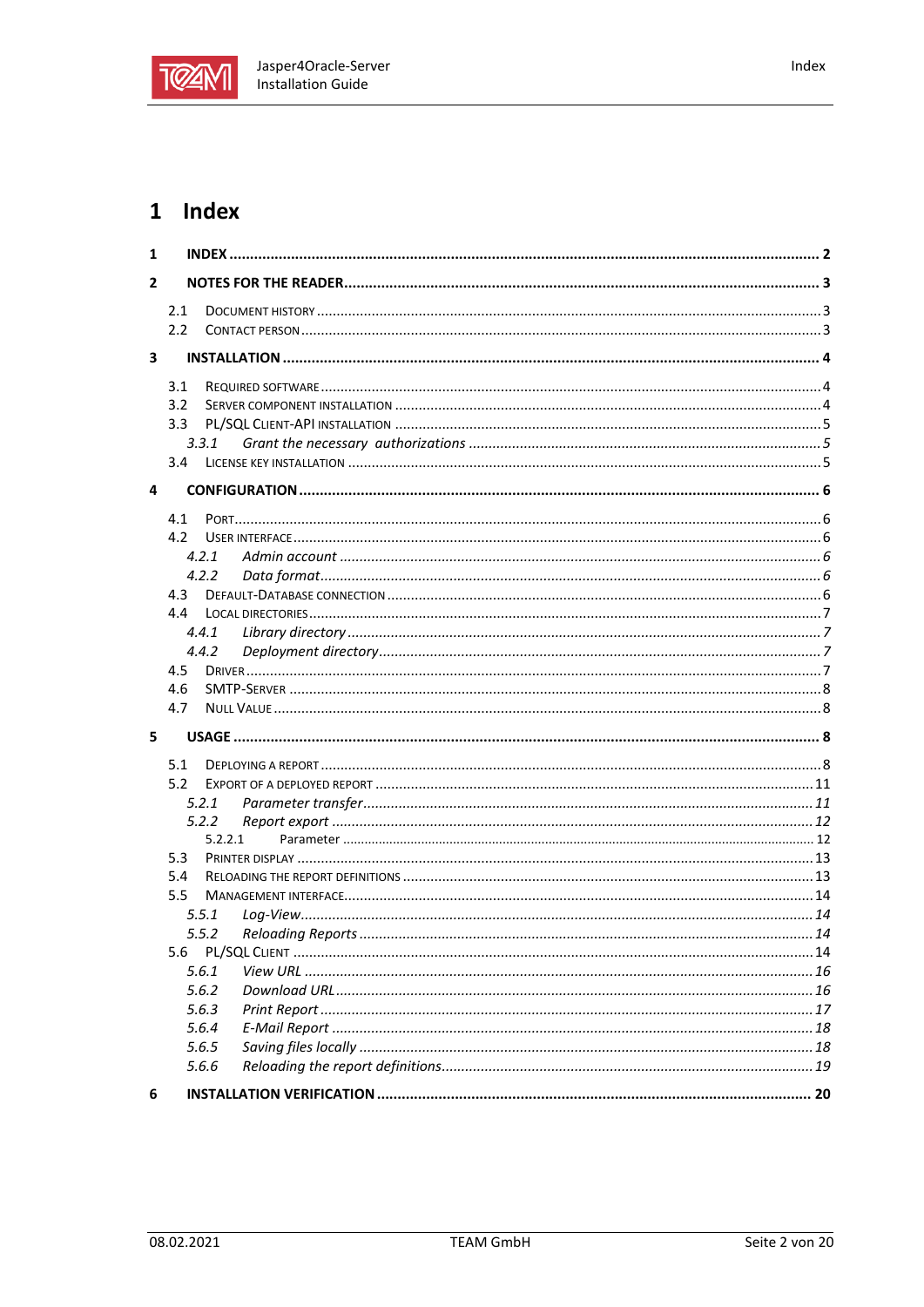

# **2 Notes for the reader**

# **2.1 Document history**

| Date        | <b>Author</b>    | Comment                |
|-------------|------------------|------------------------|
| 129.11.2018 | Philipp Ostmeyer | <b>Initial Version</b> |

## **2.2 Contact person**

| <b>Name</b>      | Accessible via                                  |
|------------------|-------------------------------------------------|
| Philipp Ostmeyer | 05254 8008-58<br>Tel.:<br>E-Mail: po@team-pb.de |
| Wolf G. Beckmann | 05254 8008-39<br>Tel.:<br>E-Mail: wb@team-pb.de |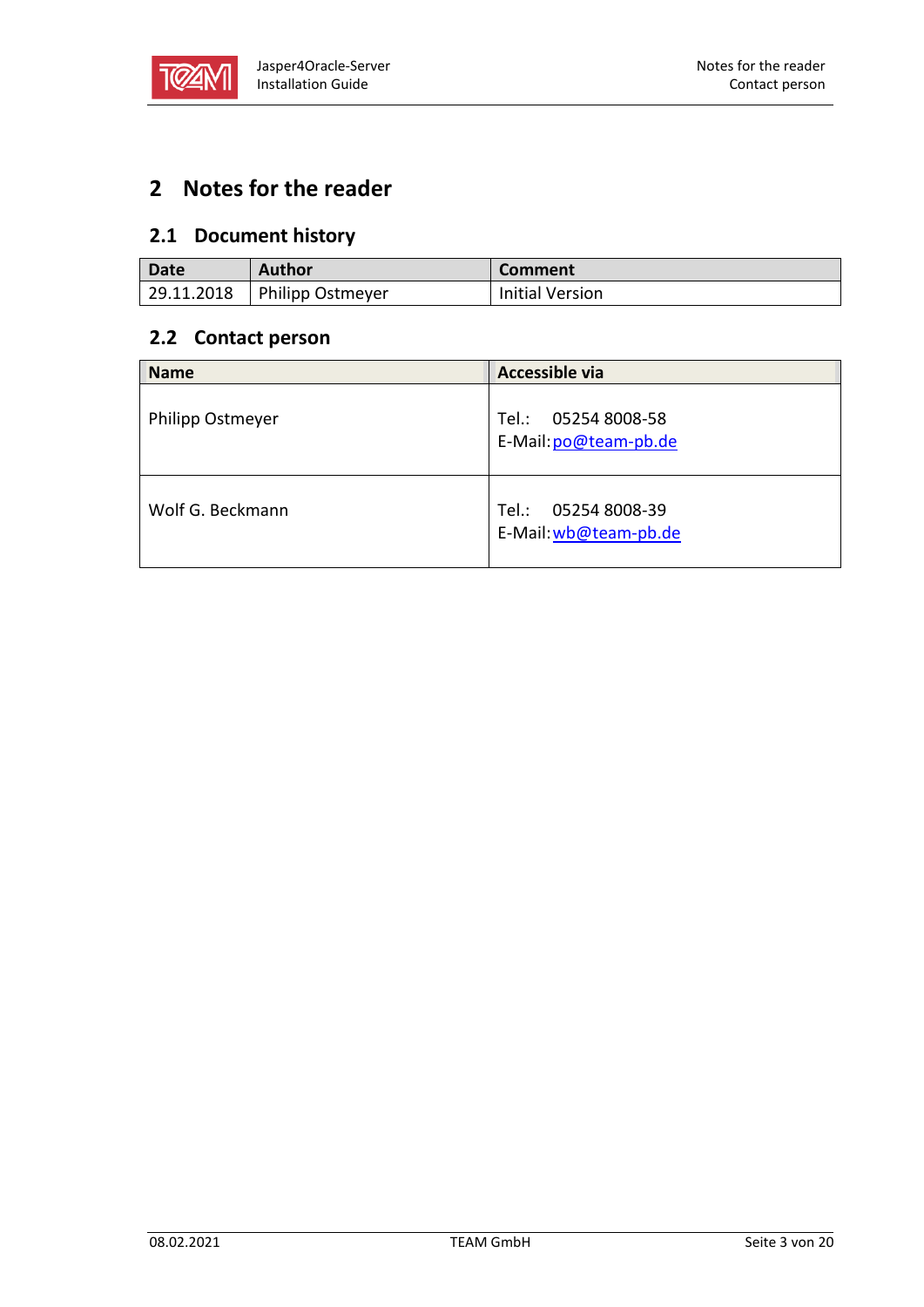

# **3 Installation**

## **3.1 Required software**

| Software                                    | Version Note |  |
|---------------------------------------------|--------------|--|
| Java Runtime Environment 1.8-u152 or higher |              |  |

## **3.2 Server component installation**

Unpack the Jasper4Oracle archive into the installation directory of your choice. The installation requires the Oracle JDBC driver (for example "ojdbc8.jar"). The driver can either be taken from an Oracle installation ("ORACLE\_HOME / jdbc / lib / ...") or downloaded directly from Oracle.

You can found it under the link:

[https://www.oracle.com/technetwork/database/application](https://www.oracle.com/technetwork/database/application-development/jdbc/downloads/index.html)[development/jdbc/downloads/index.html](https://www.oracle.com/technetwork/database/application-development/jdbc/downloads/index.html)

Copy the "ojdbcXX.jar" file to the resources/jr\_library directory. Depending on the operating system, you can start the server via "startServer" (Linux) or "startServer.bat" (Windows).

Under Linux, the Start script must be made executable. To do this, execute the following command on the command line:

chmod u+x startServer ./startServer

startServer.bat

When calling these commands, functionalities of the OS can be used to redirect the log of the server into files. For example, under Linux:

```
chmod u+x startServer
./startServer > startServer.log 2&>1
```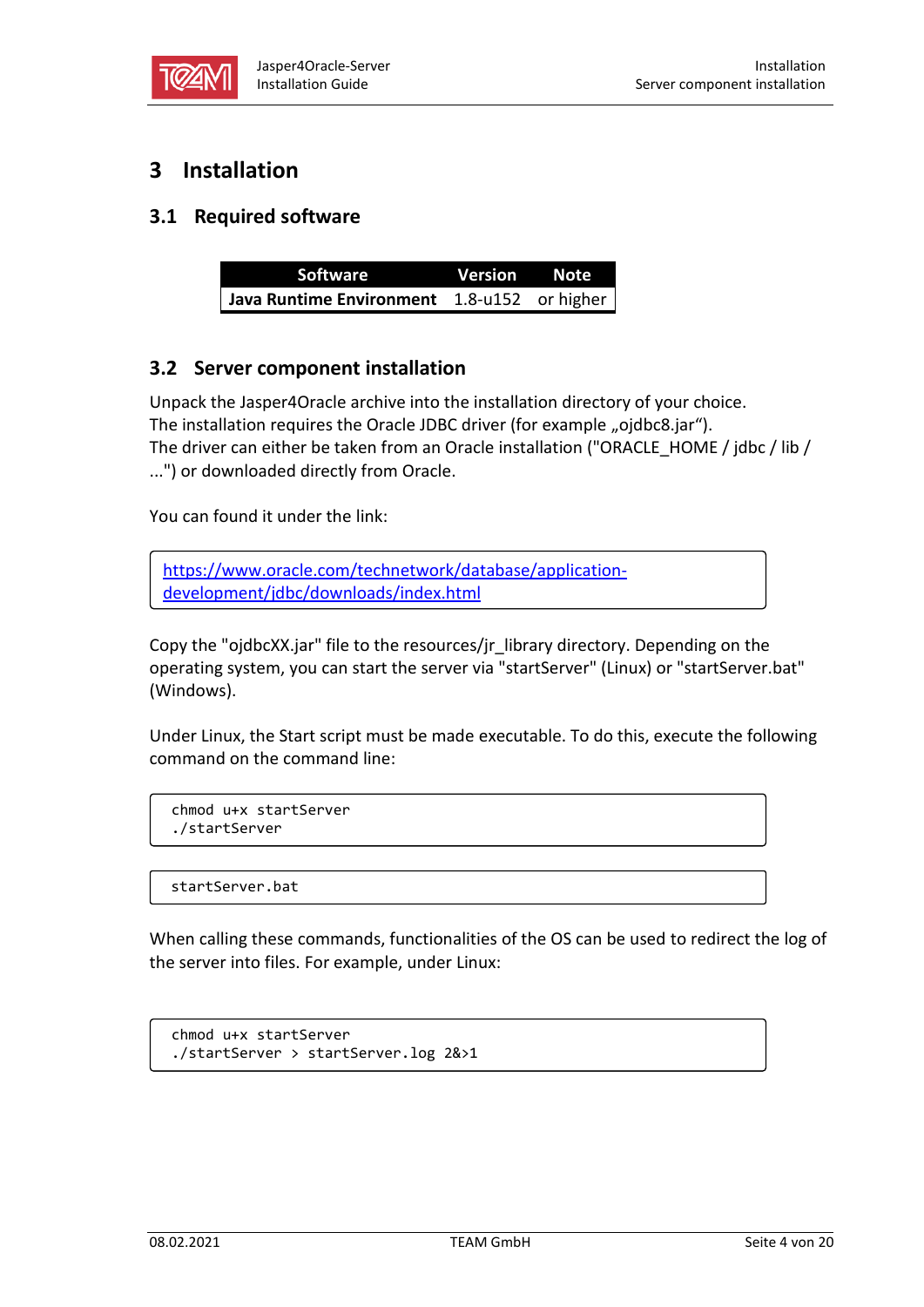

## <span id="page-4-0"></span>**3.3 PL/SQL Client-API installation**

#### **3.3.1 Grant the necessary authorizations**

Start SQL-Plus as "sys" database user and grant execute privilege for the packages "utl\_http" and "utl\_url" to the schema, where the TEAM\_J4O package should be installed.

Open a terminal in the database directory of the installation.

```
sqlplus /nolog
SQL> CONNECT SYS as SYSDBA
Enter password: <SYS password>
SQL> grant execute on utl_http to <Schema>;
SQL> grant execute on utl_url to <Schema>;
SQL> exit;
```
Install the TEAM\_J4O package and prepare the authorization to connect to the J4O server.

To do this, start SQL-Plus again, but this time connecting to the schema. Notice that you are in the subdirectory "Database" of the installation directory.

```
sqlplus /nolog
SQL> CONNECT <Schema>
Enter password: <Schema_password>
SQL> @TEAM_J4O.pkh
SQL> @TEAM_J4O.pkb
SQL> @prepareACL
IP or Name of the J40-Server (eg. localhost): <Server_Name>
Port of the J40-Server (eg. 8090): <Port_Number>
```
The "prepareACL.sql" script creates a "setup\_acl.sql" file. This is used to grant authorization to connect to the J4O server. To do this, this script must be run as "sys" user.

```
sqlplus /nolog
SQL> CONNECT SYS as SYSDBA
Enter password: <SYS_password>
SQL> @setup_acl
```
## **3.4 License key installation**

To activate a license key, an additional line in the configuration file ("Jasper4Oracle.config") must be added as follows:

```
LICENSE_KEY=<KEY>
```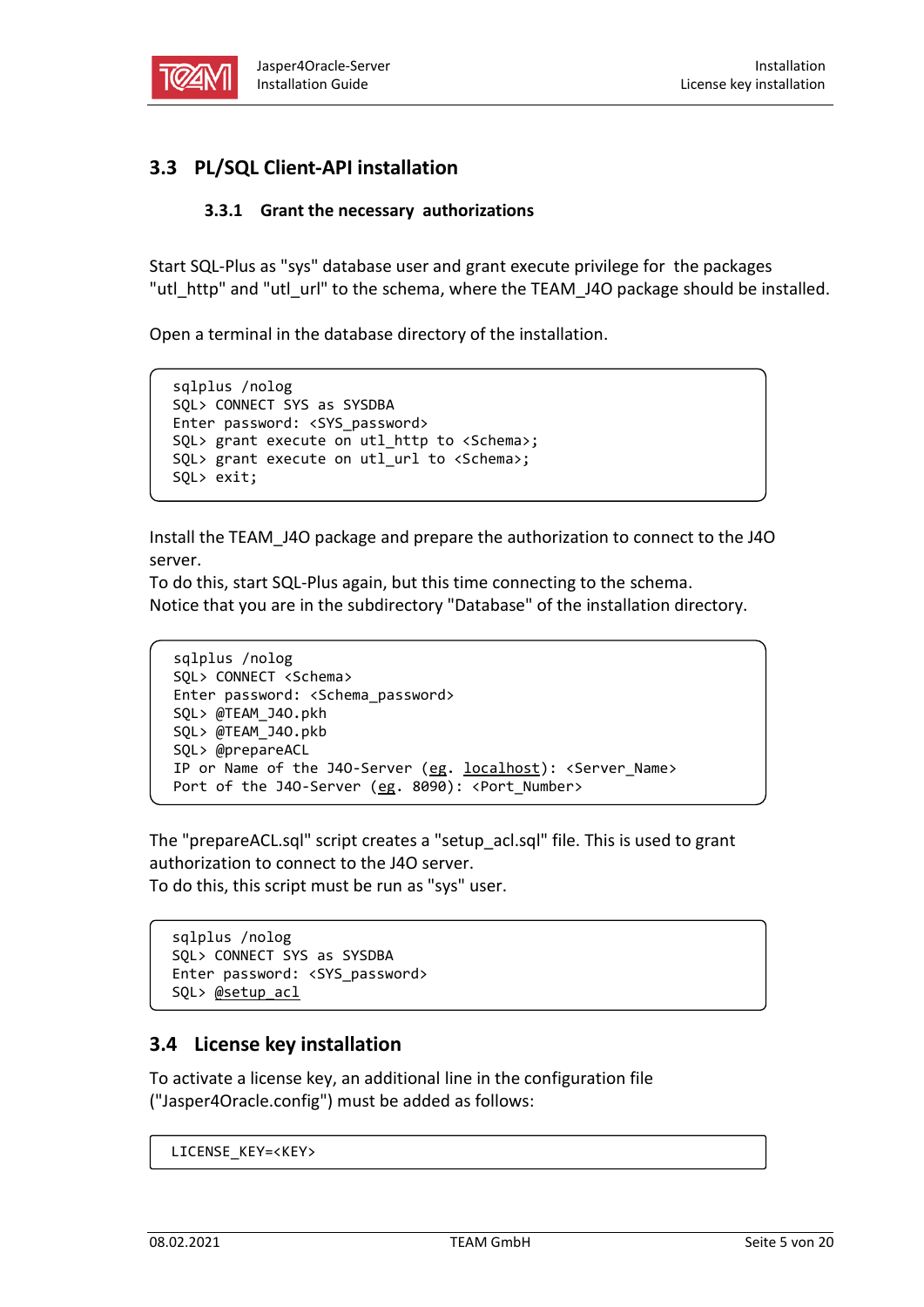

# **4 Configuration**

## **4.1 Port**

To change the port of the Jasper4Oracle server, edit the relevant start script ("startServer.sh" or "startServer.bat").

To do this, you can simply set the "port" parameter to the desired value (e.g. "-port=8090").

## <span id="page-5-0"></span>**4.2 User interface**

#### **4.2.1 Admin account**

The admin account credentials are defined in the "Jasper4Oracle.config" file. To change these settings, open the file with any editor and change the lines which start with "ADMIN\_USER" and "ADMIN\_PW".

#### **4.2.2 Data format**

To change the date format on the J4O server interface, you can change the line beginning with "DISPLAY\_DATE\_FORMAT". All date formats according to Java conventions are permitted here.

A definition of these, you can find here:

<https://docs.oracle.com/javase/8/docs/api/java/text/SimpleDateFormat.html>

## **4.3 Default-Database connection**

There is the possibility to set up a default database connection. This is used if no valid database connection for report export is specified.

To set this, the following three lines can be added to the "Jasper4Oracle.config" file:

```
DEFAULT_DB_URL=<DB_URL>
DEFAULT_DB_USER=<DB_SCHEMA>
DEFAULT_DB_PASSWORD=<DB_SCHEMA_PASSWORD>
```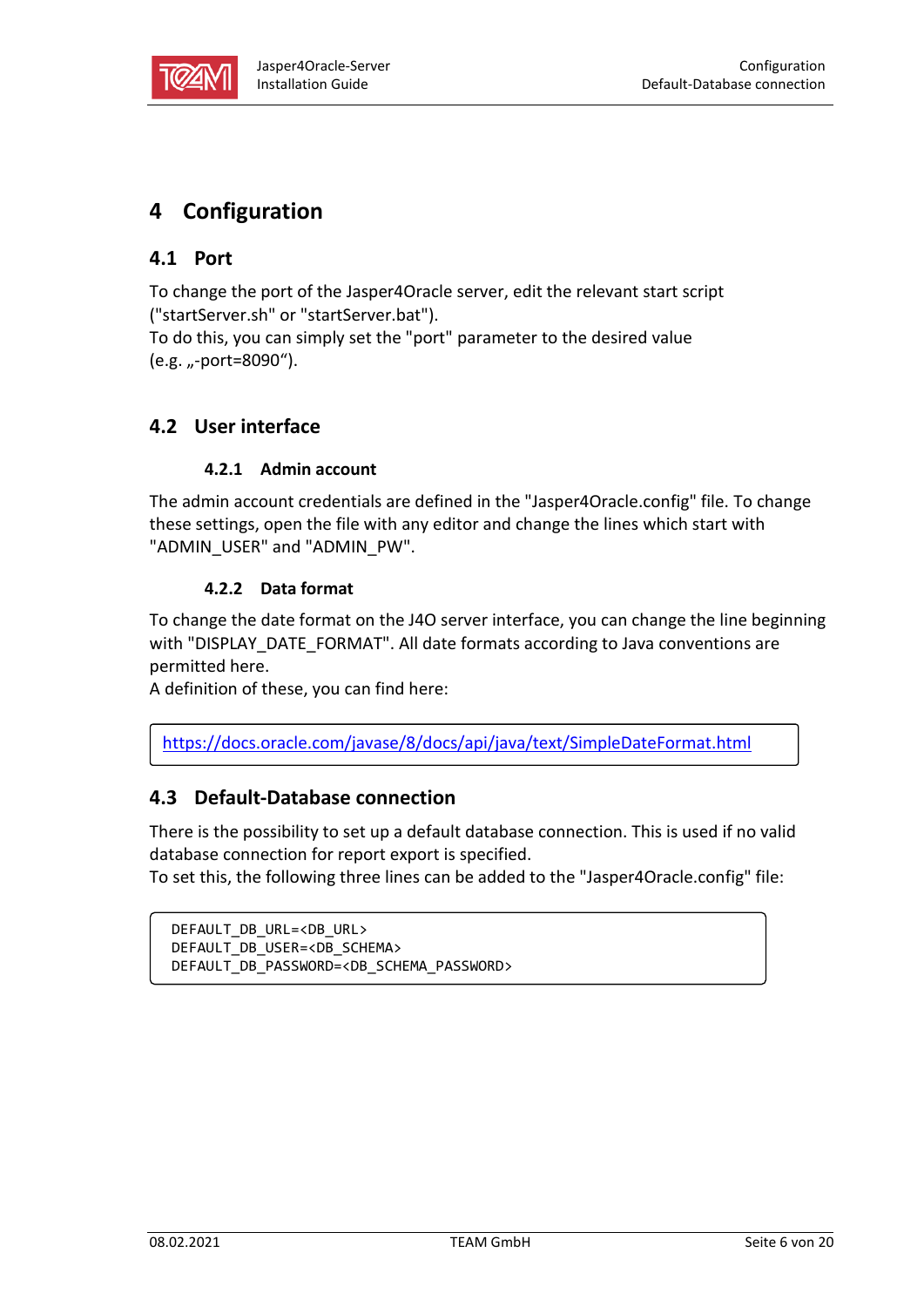

## **4.4 Local directories**

#### **4.4.1 Library directory**

The library directory contains all jar files that are needed at runtime. This includes database drivers, the JasperLibrary as well as the respective archives of the provided reports.

This directory can be configured in the "Jasper4Oracle.config" file. The line beginning with "LIB\_DIRECTORY" contains this definition. By default it points to the "resources" subdirectory of the installation directory.

All paths are seen as subdirectories in the start directory of the J4O server. If absolute paths are to be used, this definition must be marked with "/" (Linux) or a drive

designation, e.g. Start "C: /" (Windows).

<span id="page-6-0"></span>The symbol "\" is not allowed and must be replaced by "/".

#### **4.4.2 Deployment directory**

In the "Jasper4Oracle.config" file, the deployment directory can be configured by changing the beginning line with "DEPLOYMENT\_DIRECTORY".

Locally exported files will be saved relative to this directory. That means, subdirectories will be used/created when needed.

Wenn users are allowed to write to the entire system, not only to a specific directory, use "/" as deployment directory path to grant this access.

Existing files will never be overwritten by the J4O server.

## **4.5 Driver**

A driver must be configured for the J4O server. This driver will be used to establish connections during report generation.

In order to use a different driver, its Jarfile must be stored in the "resources/jr\_library" directory. Furthermore, two configuration parameters have to be changed in the "Jasper4Oracle.config" file:

Each JDBC driver is defined by a class and a connector type. These must be specified in the lines "JDBC\_DRIVER\_NAME" and "DB\_CON\_DRIVER\_PREFIX". The driver manufacturer will provide the respective configurations.

E.g.:

JDBC\_DRIVER\_NAME=oracle.jdbc.driver.OracleDriver DB\_CON\_DRIVER\_PREFIX=jdbc:oracle:thin:@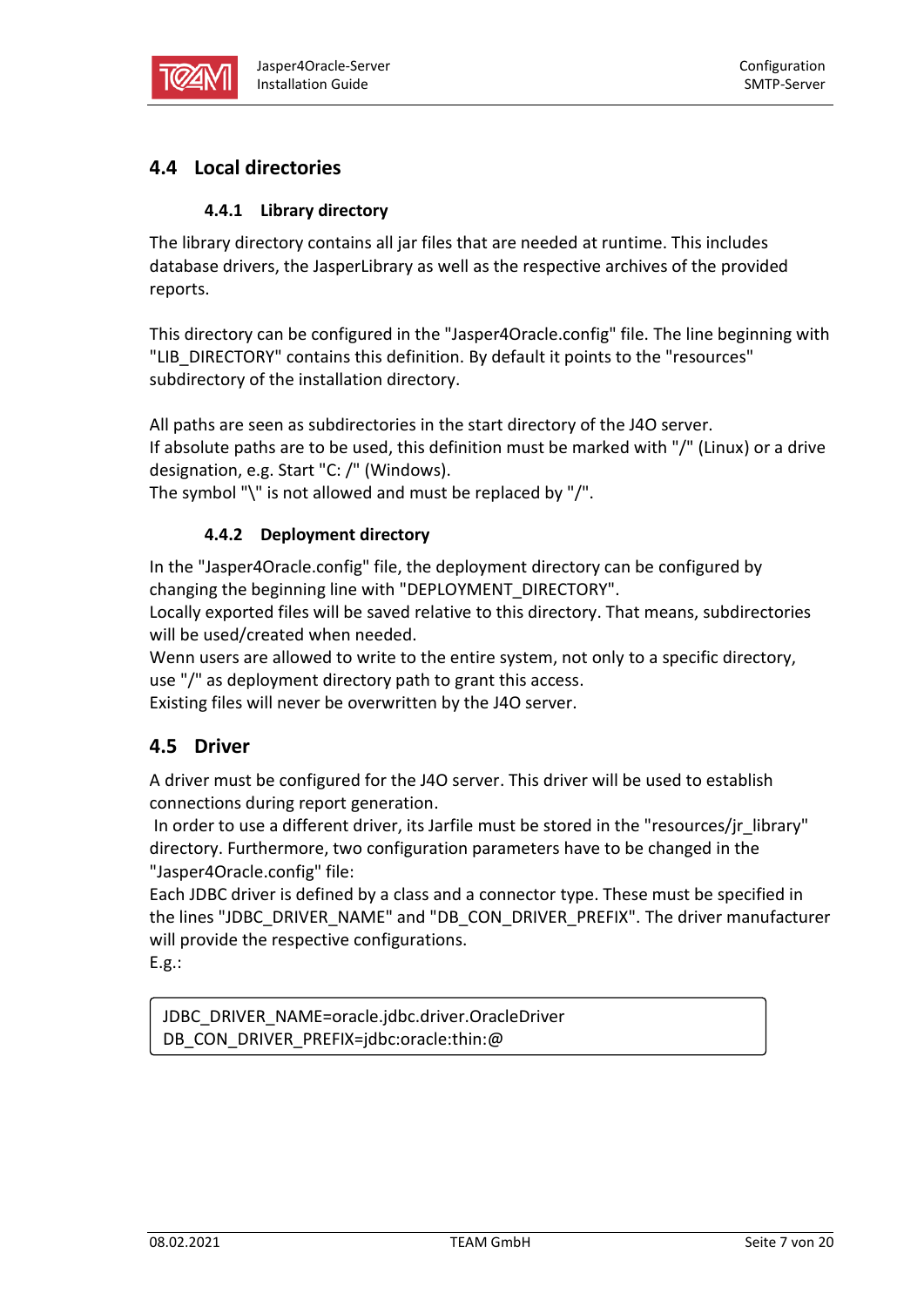

## <span id="page-7-0"></span>**4.6 SMTP-Server**

The following parameters are required to configure an SMTP server. For each of these parameters there is a distinct line within the configuration file. If they are not available, they can simply be added:

```
"MAIL_SMTP_HOST" – IP or DNS name of the SMTP server
"MAIL_SMTP_PORT" – SMTP server port
```

```
"MAIL_SMTP_USER" - Server authentification user
"MAIL_SMTP_PW" – Corresponding password
```
If the parameters "MAIL\_SMTP\_USER" and "MAIL\_SMTP\_PW" are empty, an attempt is made to establish a connection without authentification.

"MAIL\_SMTP\_FROM\_ADDRESS" – Default mail address used, if no other is specified

#### **4.7 Null Value**

Since the communication with the J4O server takes place via http, the parameterization of the reports must be done via strings. To pass an explicit NULL to a report, a NULL string must be configured. To do this, a line with the key "STRING\_PARAMETER\_NULL\_VALUE =" can be added in the configuration file. The desired string can be appended to this line, which will always interpreted as NULL.

If there is no such value configured, there is no way to provide a report with a true "null"-value.

## **5 Usage**

## **5.1 Deploying a report**

A report is always provided by a "Jar" archive. This contains various components:

| JasperReports Files | These files are identified by the extension ".jasper" and are<br>computed by the JasperReports Studio from the "jrxml"<br>files.<br>If a folder structure within a project is used in the<br>JasperReports Studio, this structure must also be retained in<br>the Jar.                                                                                                                                                                 |
|---------------------|----------------------------------------------------------------------------------------------------------------------------------------------------------------------------------------------------------------------------------------------------------------------------------------------------------------------------------------------------------------------------------------------------------------------------------------|
| Java-Files          | These files are identified by the extension "class" and are<br>compiled by the JasperReports Studio from the "java" files.<br>Since Java classes should be in a package, this must be also<br>shown in the folder structure. The JasperReports Studio<br>creates this structure when creating a class or a package.<br>Furthermore, this structure is maintained when generating<br>".class" files (see "bin"- folder of the project). |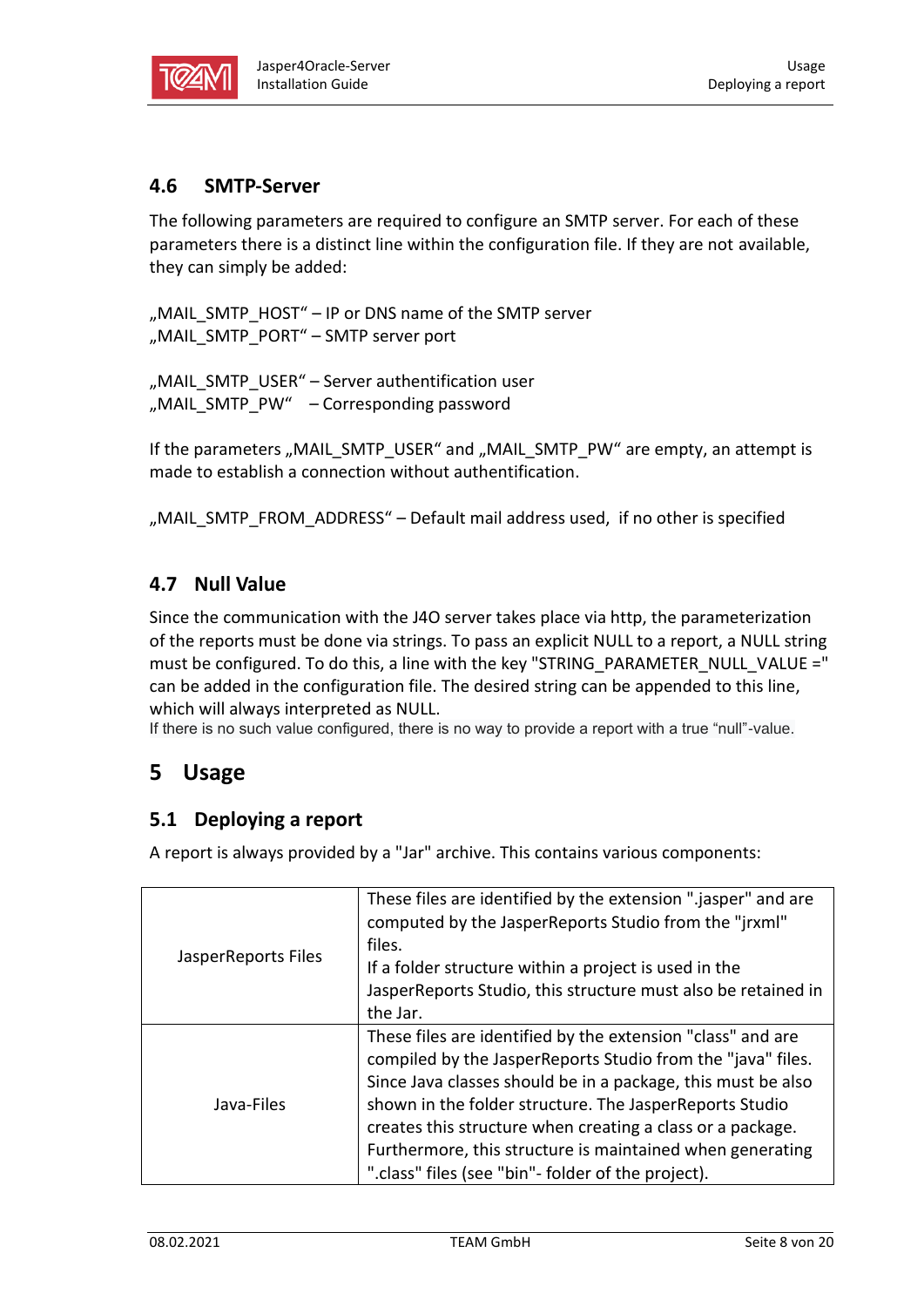

|                | Resources are generally defined as all the other files that   |
|----------------|---------------------------------------------------------------|
|                | are required for report generation. These are mainly image    |
|                | files that are to be embedded in the reports.                 |
| Resource files | These files should be handled in the same way as              |
|                | JasperReports files. This means that any folder structures in |
|                | the project should be kept.                                   |

A jarfile, like then one shown below, can be built using the JasperReports Studio internal exporter:



**I Richt click on the respective projekt**

| ↓ B MyReport                                               | 口 包<br>Repository Explorer <b>P</b> Project Explorer X<br>ᢦ                     |                                                                                                                                                                                       |
|------------------------------------------------------------|---------------------------------------------------------------------------------|---------------------------------------------------------------------------------------------------------------------------------------------------------------------------------------|
| ∨ 然 src<br>▽ <del>山</del><br>de.<br>D<br>><br>Blank_<br>لم | New<br>Go Into<br>Show In                                                       |                                                                                                                                                                                       |
| 睊<br>睁<br>r<br>x                                           | Copy<br>Copy Qualified Name<br>Paste<br>Delete<br><b>Build Path</b><br>Refactor | Select an export wizard:<br>type filter text<br><b><sup>→</sup></b> General<br>histall<br>↘<br>Jaspersoft Studio<br>∨ <i>(</i> a) Java<br>$\sqrt{5}$ JAR file<br><sup>2</sup> Javadoc |
| 凸<br>H                                                     | Refactor<br>Import<br>Export<br>$v_2$<br>Export Files to                        | √ Runnable JAR file<br>Plug-in Development<br><b>B</b> Run/Debug<br>⊘ Team<br>↘                                                                                                       |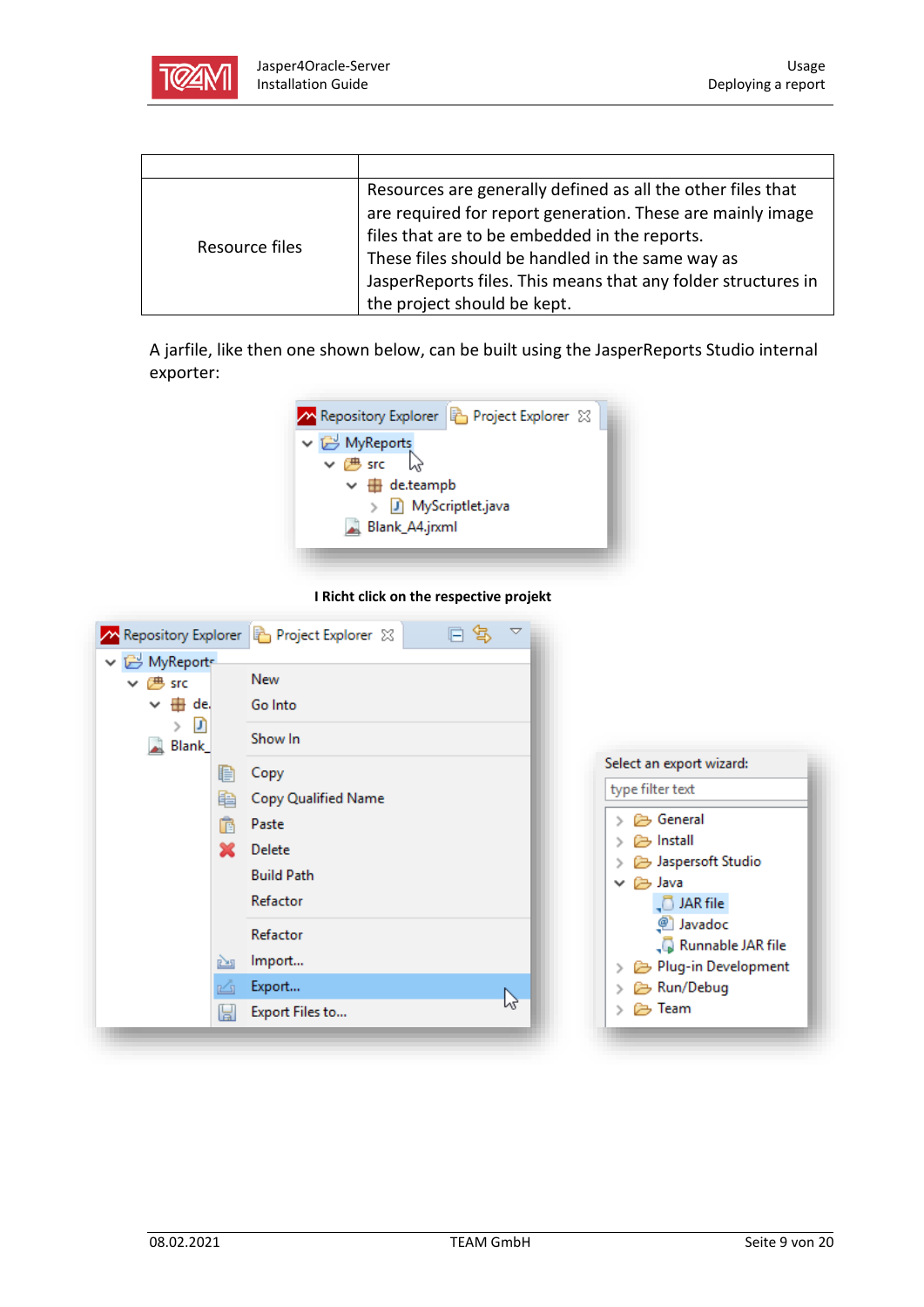

| The export destination will be relative to your workspace.<br>G)<br>Select the resources to export:<br>elasspath.<br>■B MyReports<br>$\checkmark$<br>■ .project<br>一<br>⋈<br><b>SFC</b><br>110 Blank_A4.jasper<br>de.teampb<br>89<br>Blank_A4.jrxml<br>settings<br>○ Export generated class files and resources<br>Export all output folders for checked projects<br>○ Export Java source files and resources<br>Export refactorings for checked projects. Select refactorings | <b>JAR</b> Export             |  |  |  | $\times$ |
|--------------------------------------------------------------------------------------------------------------------------------------------------------------------------------------------------------------------------------------------------------------------------------------------------------------------------------------------------------------------------------------------------------------------------------------------------------------------------------|-------------------------------|--|--|--|----------|
|                                                                                                                                                                                                                                                                                                                                                                                                                                                                                | <b>JAR File Specification</b> |  |  |  |          |
|                                                                                                                                                                                                                                                                                                                                                                                                                                                                                |                               |  |  |  |          |
|                                                                                                                                                                                                                                                                                                                                                                                                                                                                                |                               |  |  |  |          |
|                                                                                                                                                                                                                                                                                                                                                                                                                                                                                |                               |  |  |  |          |
|                                                                                                                                                                                                                                                                                                                                                                                                                                                                                |                               |  |  |  |          |
|                                                                                                                                                                                                                                                                                                                                                                                                                                                                                |                               |  |  |  |          |
|                                                                                                                                                                                                                                                                                                                                                                                                                                                                                |                               |  |  |  |          |
|                                                                                                                                                                                                                                                                                                                                                                                                                                                                                |                               |  |  |  |          |
|                                                                                                                                                                                                                                                                                                                                                                                                                                                                                |                               |  |  |  |          |
|                                                                                                                                                                                                                                                                                                                                                                                                                                                                                |                               |  |  |  |          |
|                                                                                                                                                                                                                                                                                                                                                                                                                                                                                |                               |  |  |  |          |
|                                                                                                                                                                                                                                                                                                                                                                                                                                                                                |                               |  |  |  |          |
|                                                                                                                                                                                                                                                                                                                                                                                                                                                                                |                               |  |  |  |          |
|                                                                                                                                                                                                                                                                                                                                                                                                                                                                                |                               |  |  |  |          |
|                                                                                                                                                                                                                                                                                                                                                                                                                                                                                |                               |  |  |  |          |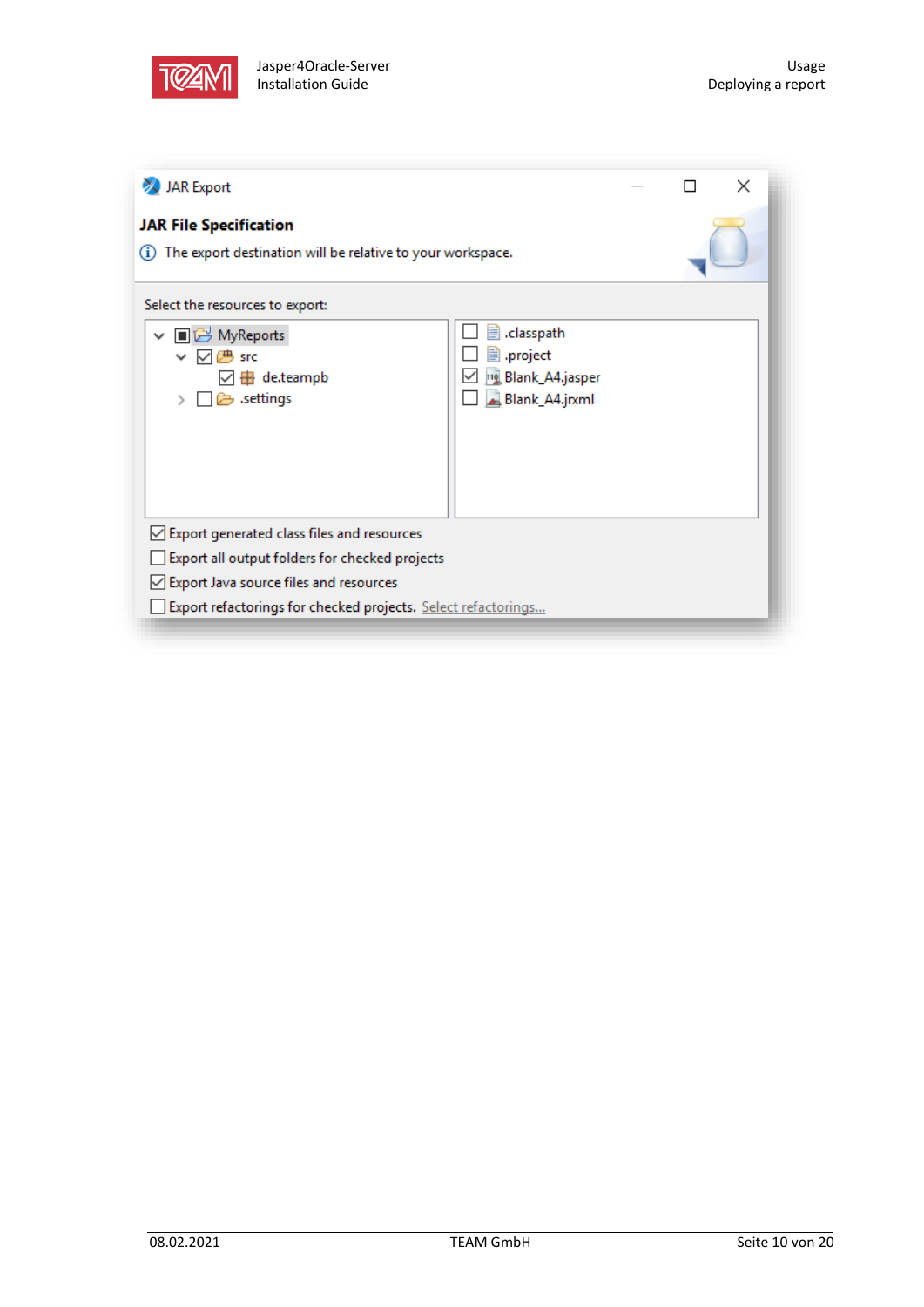

A jar created this way, can then be deployed to the server. It can be placed in one of two directories:

|                  | This is the directory in which reports are stored, which are not      |
|------------------|-----------------------------------------------------------------------|
| reports          | referenced by other reports. This means that there are no             |
|                  | restrictions regarding the reports.                                   |
|                  | This is the directory in which reports are stored, that are           |
|                  | referenced by other reports.                                          |
|                  | The following restrictions apply here:                                |
| global libraries | There can not be two ".jasper" files with the same name within all    |
|                  | jar archives in this directory.                                       |
|                  | There can not be two ".class" files with the same name within all jar |
|                  | archives in this directory.                                           |

Report references are created via the project/source folder reference of the Jasper Studio projects. This procedure enables the developer to use other reports like they are in the same project.

This reference is automatically made on the J4O server and does not require any further configuration.

To activate a new or existing jar, a reload must be started. This can be done via the user interface (see [5.5.2\)](#page-13-0) or via an HTTP interface (see [0\)](#page-12-0).

## **5.2 Export of a deployed report**

An export call of a deployed report is divided into the following two http calls:

#### **5.2.1 Parameter transfer**

The parameters are transfered using an HTTP call. This is defined as follows:

| HTTP-Method  | <b>POST</b>                                                 |
|--------------|-------------------------------------------------------------|
| URL          | <ip>:<port>/jasper4oracle/reporting/createToken</port></ip> |
| Content-Type | "application/x-www-form-urlencoded"                         |
| Parameter    | Are specified in the body                                   |

The parameters of a report are divided into two categories:

Report parameters are used to populate the input parameters defined by JasperReport. These are simply passed in the call.

This means that the names of the parameters do not have to be changed and are passed on directly to the report.

J4O parameters are used to define metaparameters for execution. These includes e.g. report names or database definitions.

The following parameters are defined: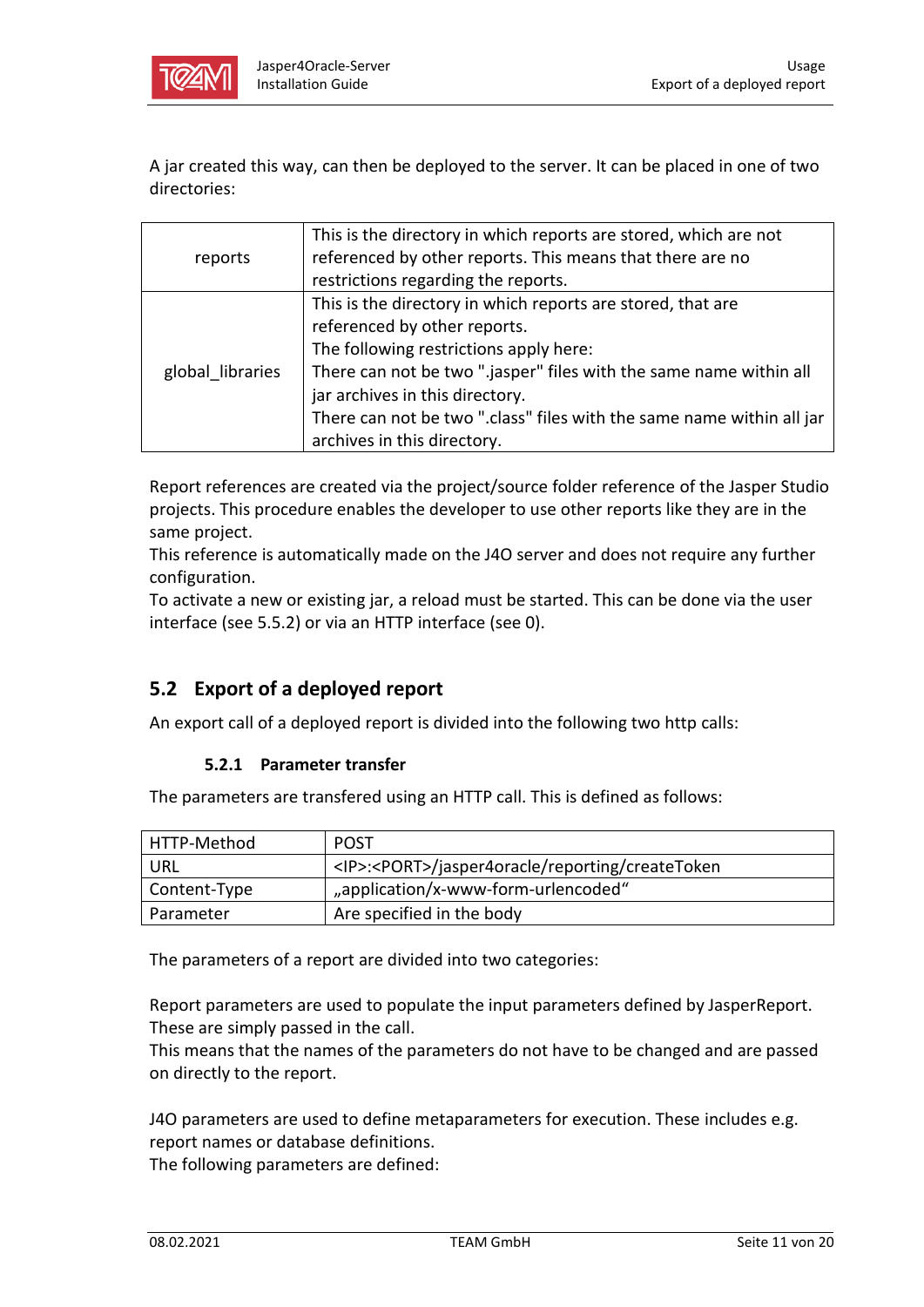

| Parameter       | Description                                              | Required |
|-----------------|----------------------------------------------------------|----------|
| j4o report      | Name of the Jar archive to be executed                   | x        |
| j4o mainJasper  | Name of the ".jasper" file to be executed within the Jar | X        |
|                 | archive                                                  |          |
| j4o databaseUrl | DNS-Name or IP of the database to which a connection     |          |
|                 | is to be established for the report                      | (X)      |
| j4o dbUser      | Name of the schema/database user, that will be used      |          |
|                 | to execute the report                                    | (X)      |
| j4o dbPassword  | Database account password                                | (X)      |
| j4o format      | Generated format. Must include one of the following:     |          |
|                 | PDF, DOCX, HTML, PRINT, CSV                              |          |
| j4o locale      | The locale used during report execution.                 |          |
|                 | The definition can be found at the following link:       |          |
|                 | https://docs.oracle.com/javase/7/docs/api/java/util/     |          |
|                 | Locale.html#forLanguageTag(java.lang.String)             |          |

If the call is successful, a token is returned. The token grants the privilege to export the given report exactly once with these predefined parameters.

#### **5.2.2 Report export**

For exporting reports, a token generated in **Fehler! Verweisquelle konnte nicht gefunden werden.** is required.

If this token exists, the export process can be started using an HTTP call. This call is defined as follows:

| HTTP-Method | GET                                                    |
|-------------|--------------------------------------------------------|
| URL         | <ip>:<port>/jasper4oracle/reporting/export</port></ip> |
| Parameter   | Specified in the header of the call                    |

The following parameters are allowed for an export call:

#### **5.2.2.1 Parameter**

#### **5.2.2.1.1 "token"**

The exported token is passed to this parameter. The parameter is always required.

#### 5.2.2.1.2 "dest type"

This parameter describes how the report is made available after the export process. One of the following values is expected:

**VIEW -** The report will be displayed in a browser tab. This value is used if no other value is specified.

**DOWNLOAD** – The report will be downloaded. This allows the user to select a location (if no default folder is set).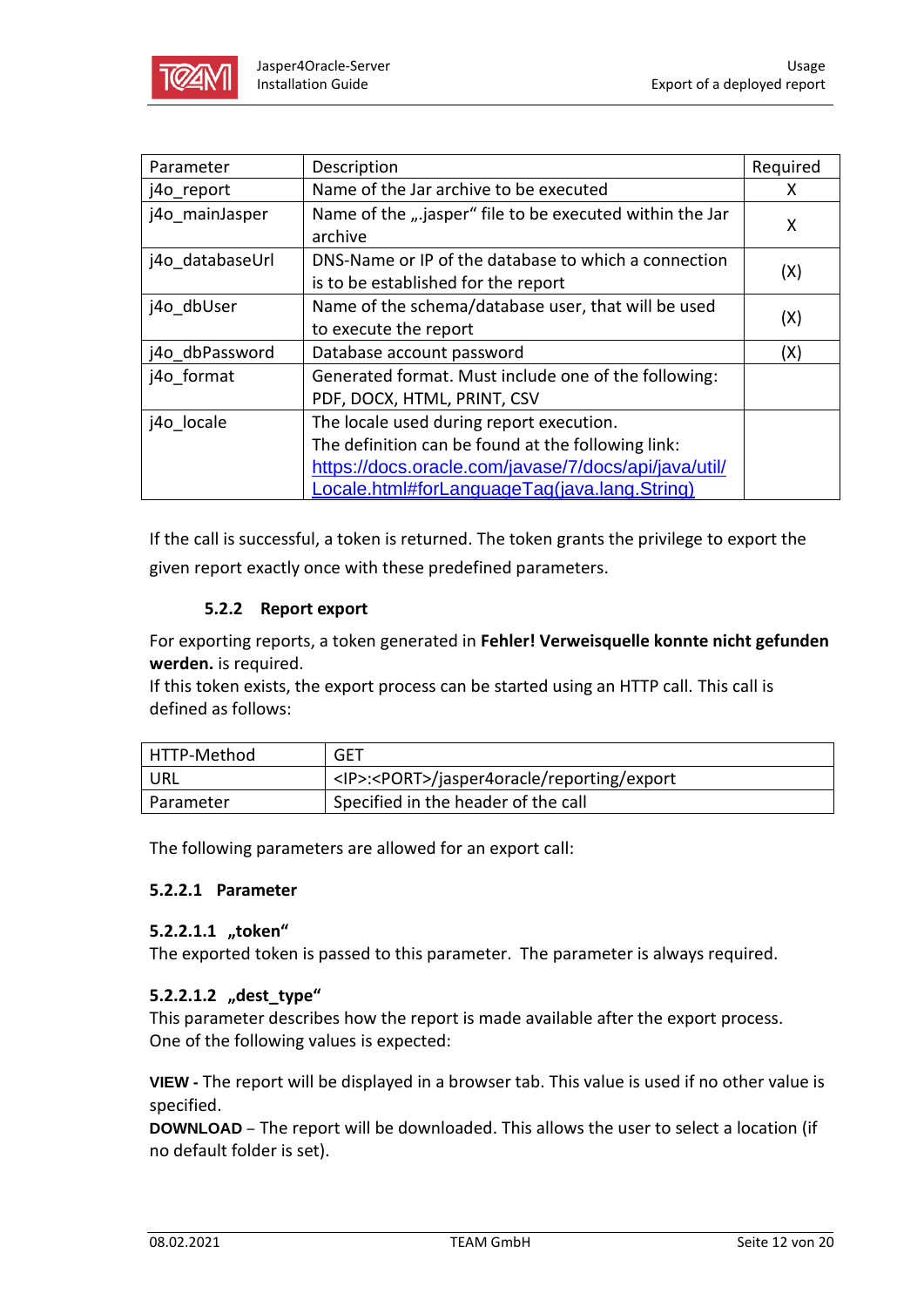

<span id="page-12-1"></span>**LOCAL\_FILE -** The report is saved on the machine on which the J4O server is started. The parameter "destination" must be set. This is interpreted as a folder specification in which the report is stored. This specification is interpreted relative to the configuration parameter *[4.4.2](#page-6-0) [Deployment](#page-6-0)* . The parameter "file\_name" must be set. If this is provided with the correct file extension, it is used as defined. Otherwise it will be added.

<span id="page-12-2"></span>**PRINT -** The report is sent directly to a printer. The first step is to install the desired printer on the machine on which the J4O server is started. Its name can then be entered in the "destination" parameter, in order to print the report there.

The parameter "destination" must always be specified if "dest\_type" is set to "PRINT". An API endpoint to query the installed printers is provided (see **Fehler! Verweisquelle konnte nicht gefunden werden.**).

#### **5.2.2.1.3** "destination"

This parameter is used by the destination types [LOCAL\\_FILE](#page-12-1) and [PRINT.](#page-12-2) More information can be found there.

#### **5.2.2.1.4 "file\_name"**

This parameter is used by the destination type LOCAL FILE. More information can be found there.

#### **5.2.2.1.5 "print\_copies"**

This parameter is used by the destination type [PRINT.](#page-12-2) More information can be found there.

## **5.3 Printer display**

The J4O provides an HTTP interface to display the printers available on the machine. This is defined as follows:

| HTTP-Method | <b>GET</b>                                           |
|-------------|------------------------------------------------------|
| URL         | <ip>:<port>/jasper4oracle/admin/printers</port></ip> |

<span id="page-12-0"></span>This interface is machine-readable.

#### **5.4 Reloading the report definitions**

In order to activate the provided jar files, these must be recharged. The following HTTP interface can be used for this:

| HTTP-Method | GET                                                  |
|-------------|------------------------------------------------------|
| URL         | <ip>:<port>/jasper4oracle/admin/redeploy</port></ip> |

The available parameters can be found below: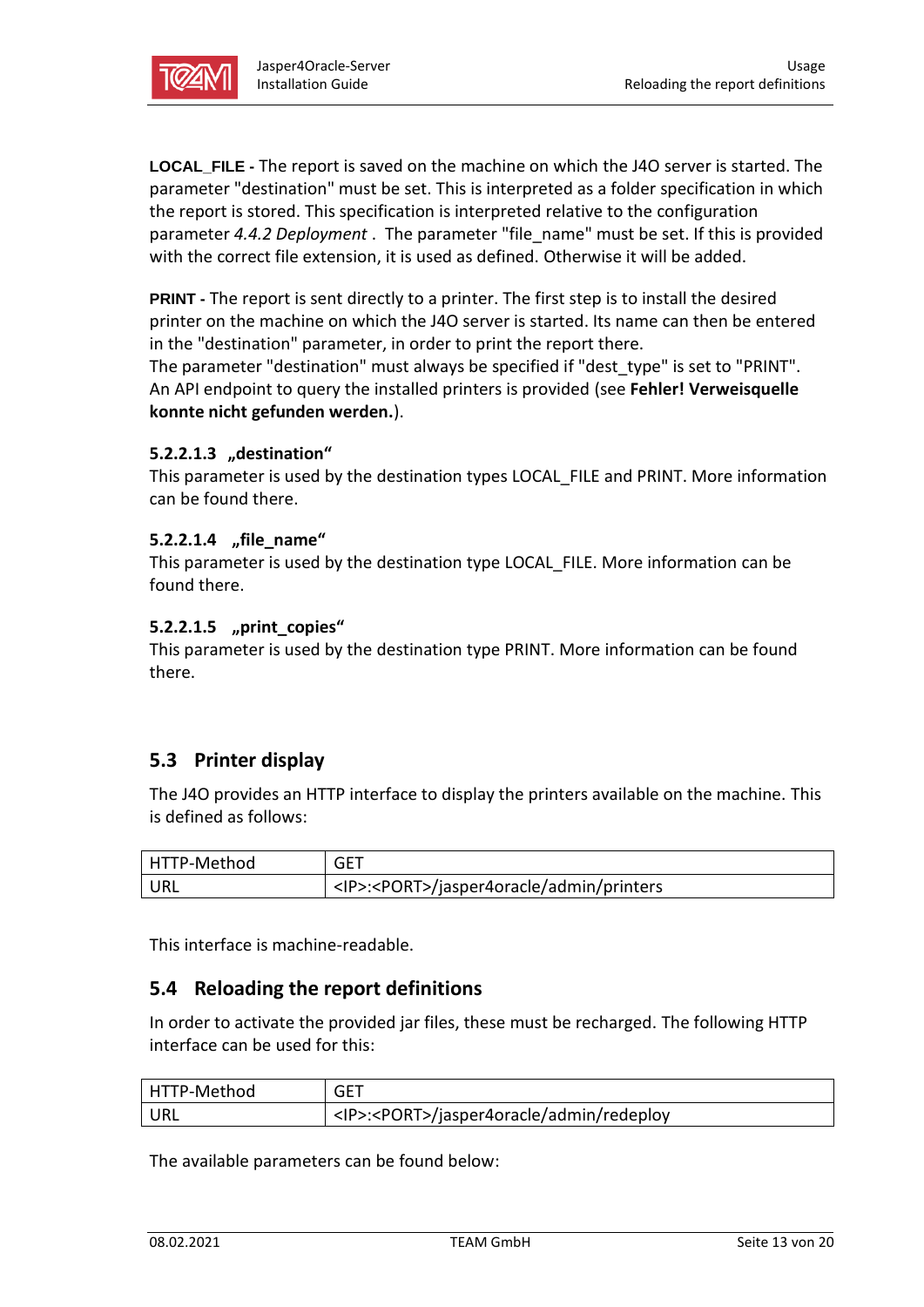

| Parameter | Description                                                                                                                                                                                                                                                                                                                                                                        | Required |
|-----------|------------------------------------------------------------------------------------------------------------------------------------------------------------------------------------------------------------------------------------------------------------------------------------------------------------------------------------------------------------------------------------|----------|
| level     | Specifies which reports are to be activated. The<br>following values are allowed:<br>"single" – A single report shall be handled. The<br>parameter, name" is required for this.<br>"all" - All files in the "deployment/reports" directory<br>are handled.<br>"global" - All files in the "deployment/reports" and<br>"deployment/global libraries" directories<br>are<br>handled. | x        |
| name      | Name of the Jar archive to be activated.                                                                                                                                                                                                                                                                                                                                           |          |

## **5.5 Management interface**

The graphical user interface of the J4O server can be accessed via the following HTTP interfaces:

| HTTP-Method | <b>GET</b>                                         |
|-------------|----------------------------------------------------|
| URL         | <ip>:<port>/jasper4oracle/ui/log.xhtml</port></ip> |

The credentials are defined in the Jasper4Oracle.config (see [4.2.1\)](#page-5-0).

The interface is optimized for the browser "Google Chrome", but can also be used with current versions of "Mozilla Firefox", "Microsoft Internet Explorer" and "Microsoft Edge". After logging in, the following services are available:

#### **5.5.1 Log-View**

The log view shows the status of all current report processes.

The icon  $\Box$  can be used to restrict the status to a certain period of time.

The icon  $\boxed{b}$  can be used to open a detailed view. This contains information on parameters and a list of log entries.

#### **5.5.2 Reloading Reports**

<span id="page-13-0"></span>The interface offers the possibility to reload all reports by pressing the button "Redeploy".

This is equivalent to the call in [0](#page-12-0) with the "level" parameter set to "global".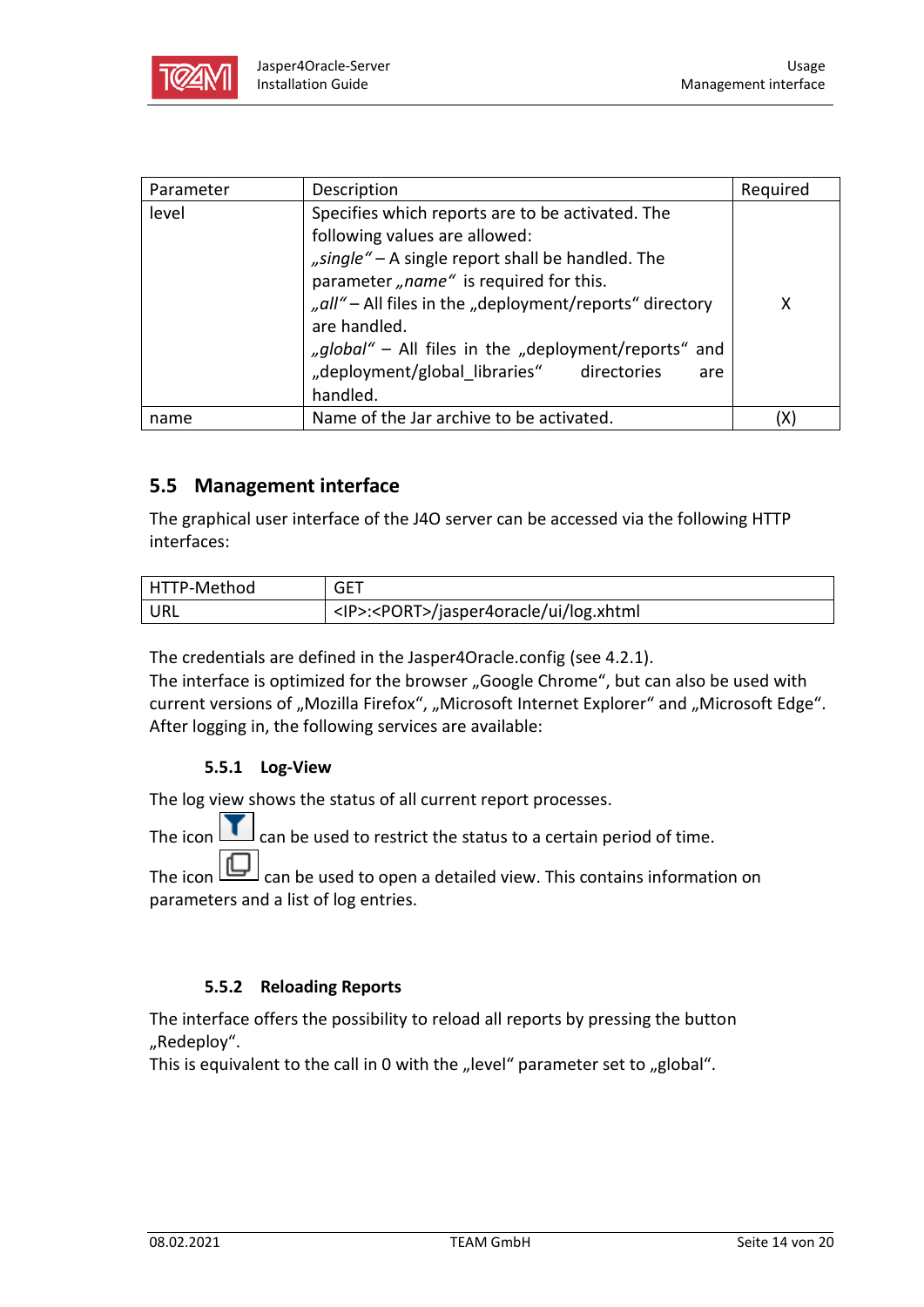

## <span id="page-14-0"></span>**5.6 PL/SQL Client**

The Jasper4Oracle server provides a PL/SQL package that acts as a client interface. Installation instructions can be found under [3.3.](#page-4-0)

The PL/SQL client serves the HTTP interfaces described above, e.g. it expects the same parameters.

These parameters are divided into the two groups of general and report-specific parameters:

General parameters apply to every call and can be set once per session. This is done via the procedure "team\_j4o.setup\_credentials":

```
procedure setup_credentials(p_username in varchar2 default null,
                            p password in varchar2 default null,
                            p_db_server in varchar2 default null,
                             p_db_port in varchar2 default null,
                             p_db_sid in varchar2 default null,
                            p_db_service in varchar2 default null,
                            p db connect str in varchar2 default null,
                            p_j4o_server in varchar2 default null,
                            p_j4o_port in varchar2 default null);
```
This sets the specified parameters *session*-wide. If this procedure is called several times, the newer parameters overwrites the old ones. "Null" Parameters are ignored.

It is recommended to call this procedure at the beginning of the session. Especially the J4O server and DB server specific parameters can be stored the same for all. The following example of such a setup shows that user information can be defined separately from the server-specific information:

| team_j4o.setup_credentials(p_db_server | $\Rightarrow$ v db server,    |
|----------------------------------------|-------------------------------|
| p_db_port                              | $\Rightarrow$ v db port,      |
| p_db_service                           | $\Rightarrow$ v_db_service,   |
| p_j4o_server                           | $\Rightarrow$ v_j4o_server,   |
| p j4o port                             | $\Rightarrow$ v_j4o_port);    |
| team_j4o.setup_credentials(p_username  | $\Rightarrow$ v_db_username,  |
| p password                             | $\Rightarrow$ v_db_password); |

Once these session settings have been made, the report to be executed can be specified:

procedure set report(p project name in varchar2, p\_report\_name in varchar2, p\_format in varchar2 default 'PDF', p\_locale in varchar2 default 'de-DE' );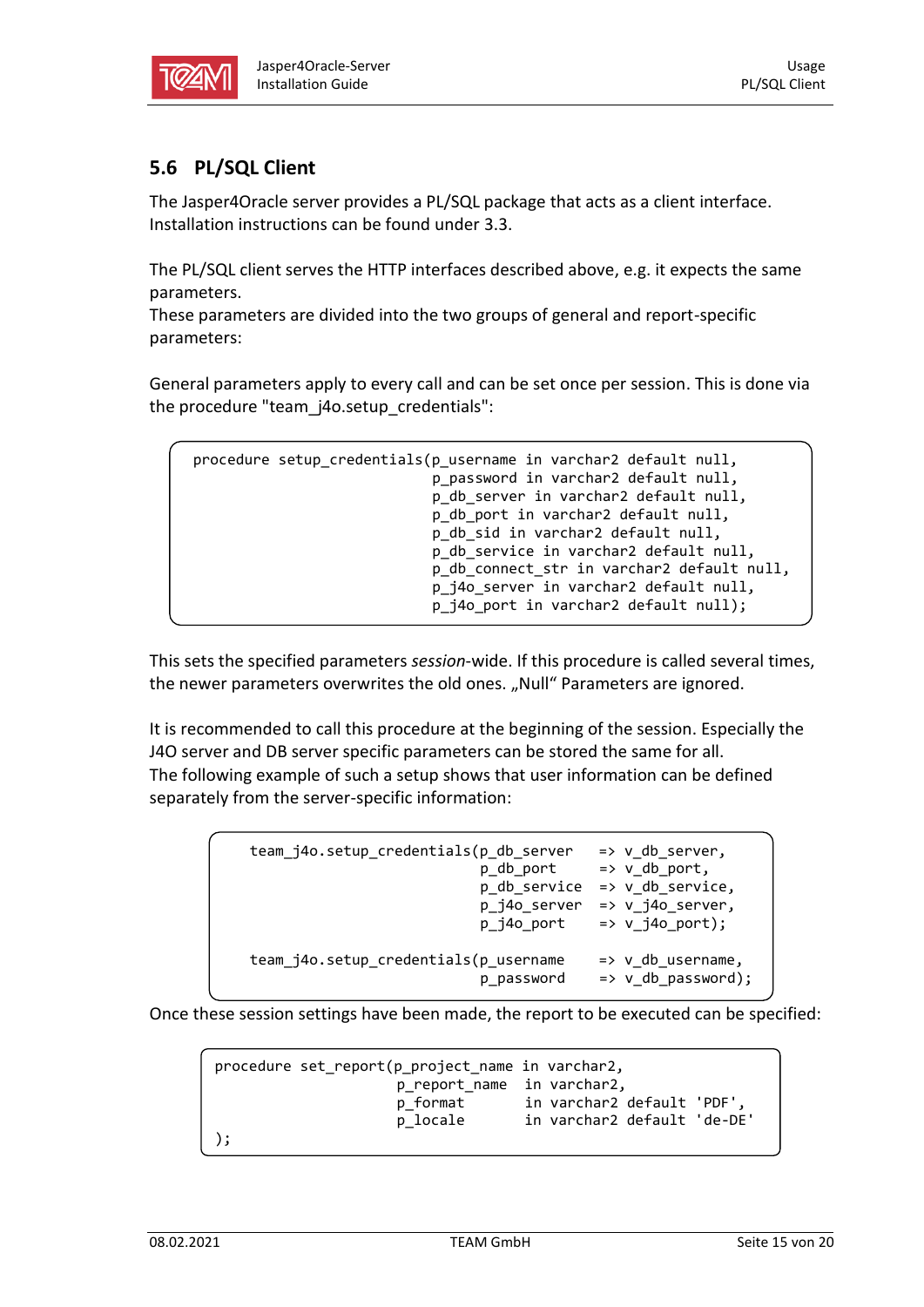

In addition, you can create report-specific parameters. This is done using the following procedure:

> procedure add\_report\_param (p\_name in varchar2, p\_value in varchar2);

This is called once for each parameter of a JasperReport:

team j4o.add report param ('departmentName','A%'); team\_j4o.add\_report\_param ('infoText','Text');

Use the following procedure to delete set parameters:

procedure clear\_params;

Once all parameters have been defined (server, user and report specific), the report can be queried using various functions. All following functions have a return type "Boolean" and at least two out-parameters "p\_error\_code" and "p\_error\_msg".

The return value 0 corresponds to a successful execution and the above mentioned outparameters do not have to be evaluated.

However, if a 1 is returned, "p\_error\_code" contains the HTTP error code and "p\_error\_msg" contains the error message.

#### **5.6.1 View URL**

 $\overline{a}$ 

The report can be displayed in any browser using a URL.

A URL is generated with the following function. The generated link can be used exactly once.

function get\_report\_view\_url (p\_url out varchar2, p\_err\_code out number, p\_err\_msg out varchar2 ) return boolean;

#### **5.6.2 Download URL**

The report can be downloaded using any HTTP client via a URL.

A URL is generated with the following function. The generated link can be used exactly once: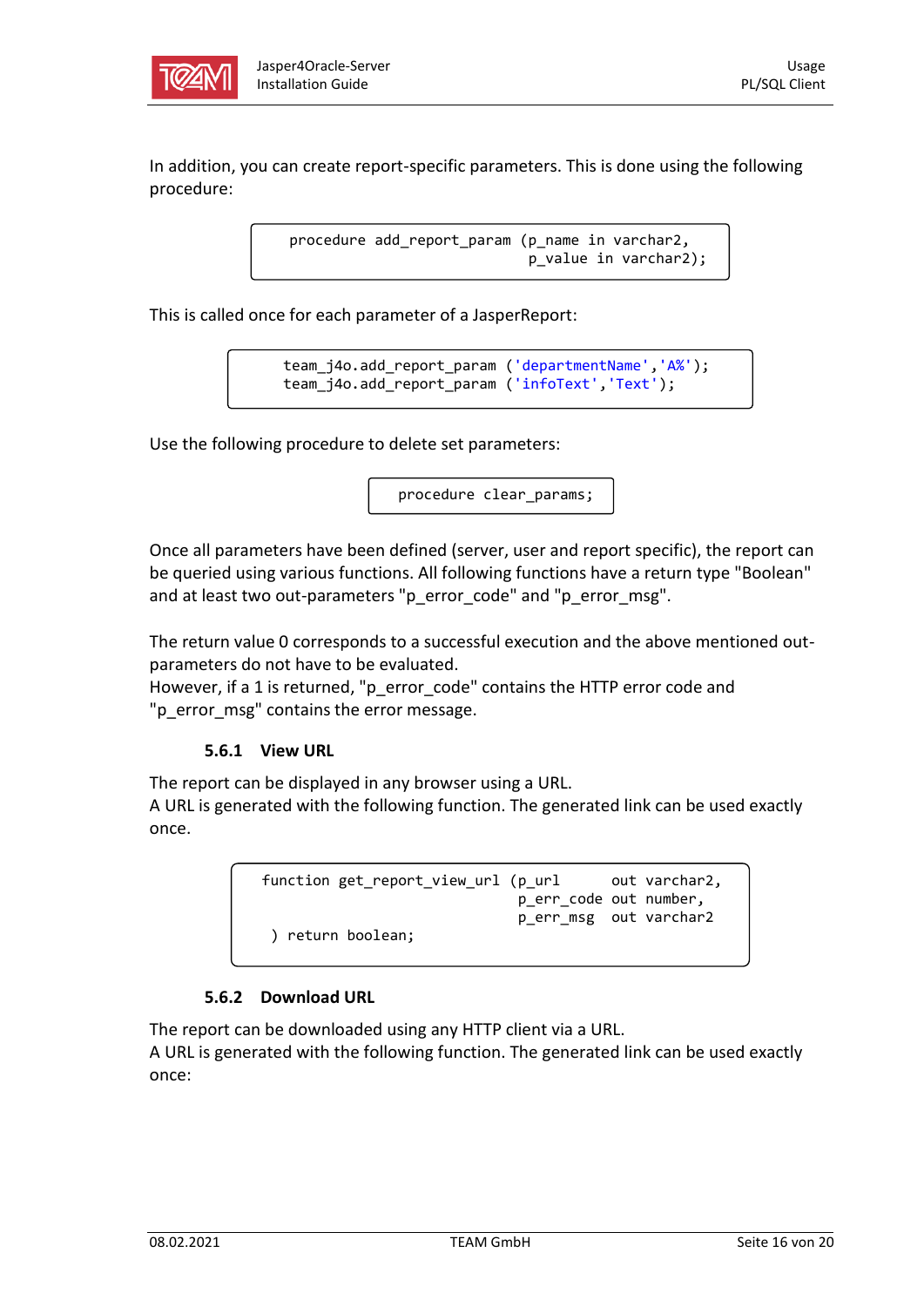

```
function get_report_download_url (p_url out varchar2,
                                  p_err_code out number,
                                  p_err_msg out varchar2
  ) return boolean;
```
#### **5.6.3 Print Report**

Furthermore, a report can be sent directly to a printer. You can use the following function to do this:

| function print_report (p_printer_name in varchar2, |            |                      |
|----------------------------------------------------|------------|----------------------|
|                                                    | p_copies   | in number default 1, |
|                                                    | p_err_code | out number,          |
|                                                    | p err msg  | out varchar2         |
| ) return boolean;                                  |            |                      |
|                                                    |            |                      |

To find out which printers are installed, you can perform the following function:

```
 function get_printers (p_printer_list out dbms_utility.lname_array) 
 return varchar2;
```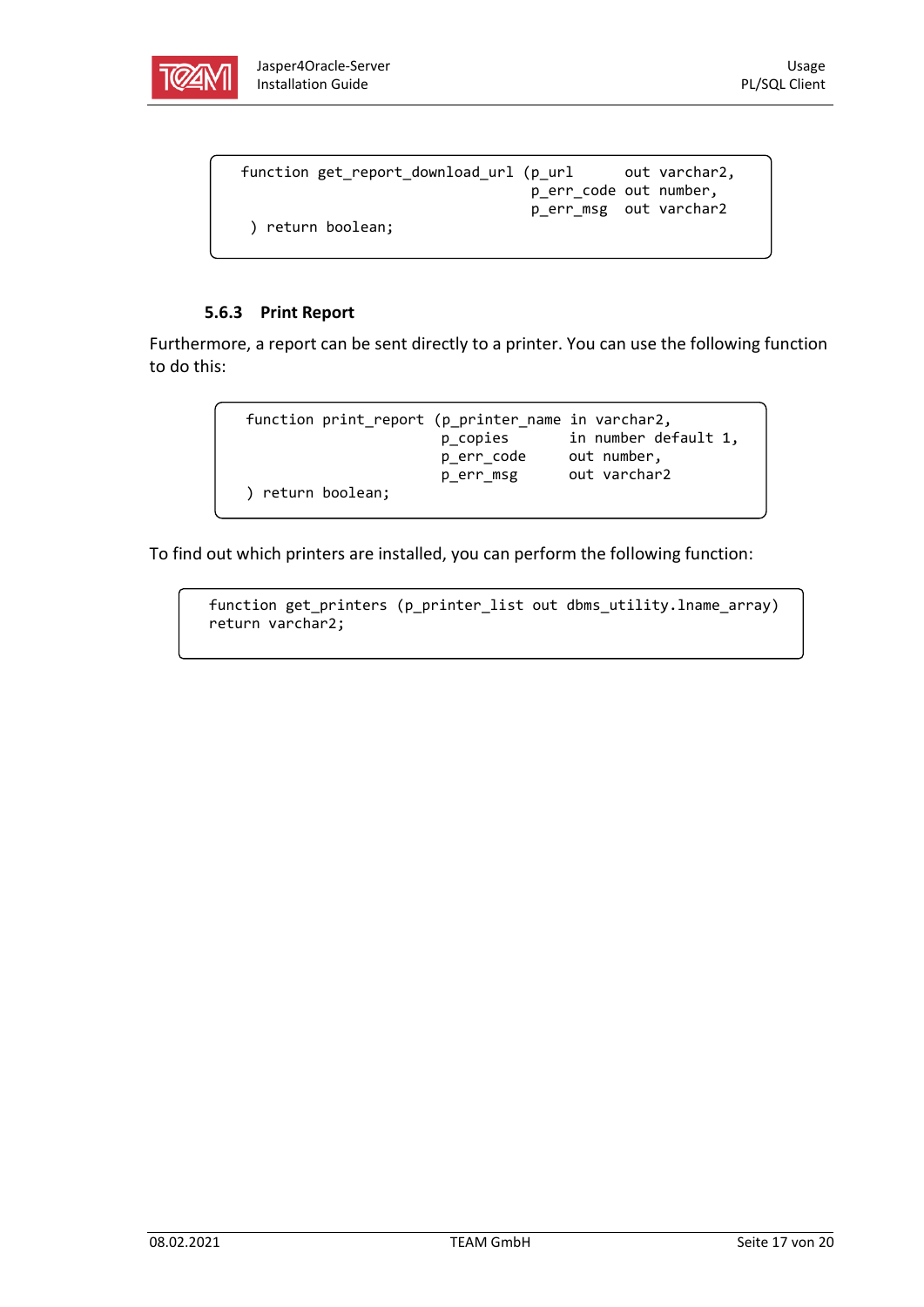

#### **5.6.4 E-Mail Report**

Furthermore, a report can be sent directly to a configured SMPT server as an e-mail. The following function can be used for this purpose:

```
function mail_report (
      p_from_mail in varchar2 default null,
 p_to_mail in varchar2 default null,
 p_cc_mail in varchar2 default null,
 p_bcc_mail in varchar2 default null,
      p_subject_mail in varchar2 default null,
      p_text_mail in varchar2 default null,
     p report name in varchar2 default null,
     p err code out number,
      p_err_msg out varchar2
   ) return boolean;
```
Furthermore, there exists an equal function that replaces the type of "p\_text\_mail" with CLOB.

The configuration of the SMTP server can be found in [4.6.](#page-7-0)

#### **5.6.5 Saving files locally**

A report can also be saved directly on the server. You can use the following function to do this:

```
function save report on server (
       p_file_name in varchar2,
       p_directory in varchar2 default null,
       p_err_code out number,
       p_err_msg out varchar2
 ) return boolean;
```
The parameter "p\_directory" is interpreted here relative to the deployment directory. (see [4.4.2\)](#page-6-0)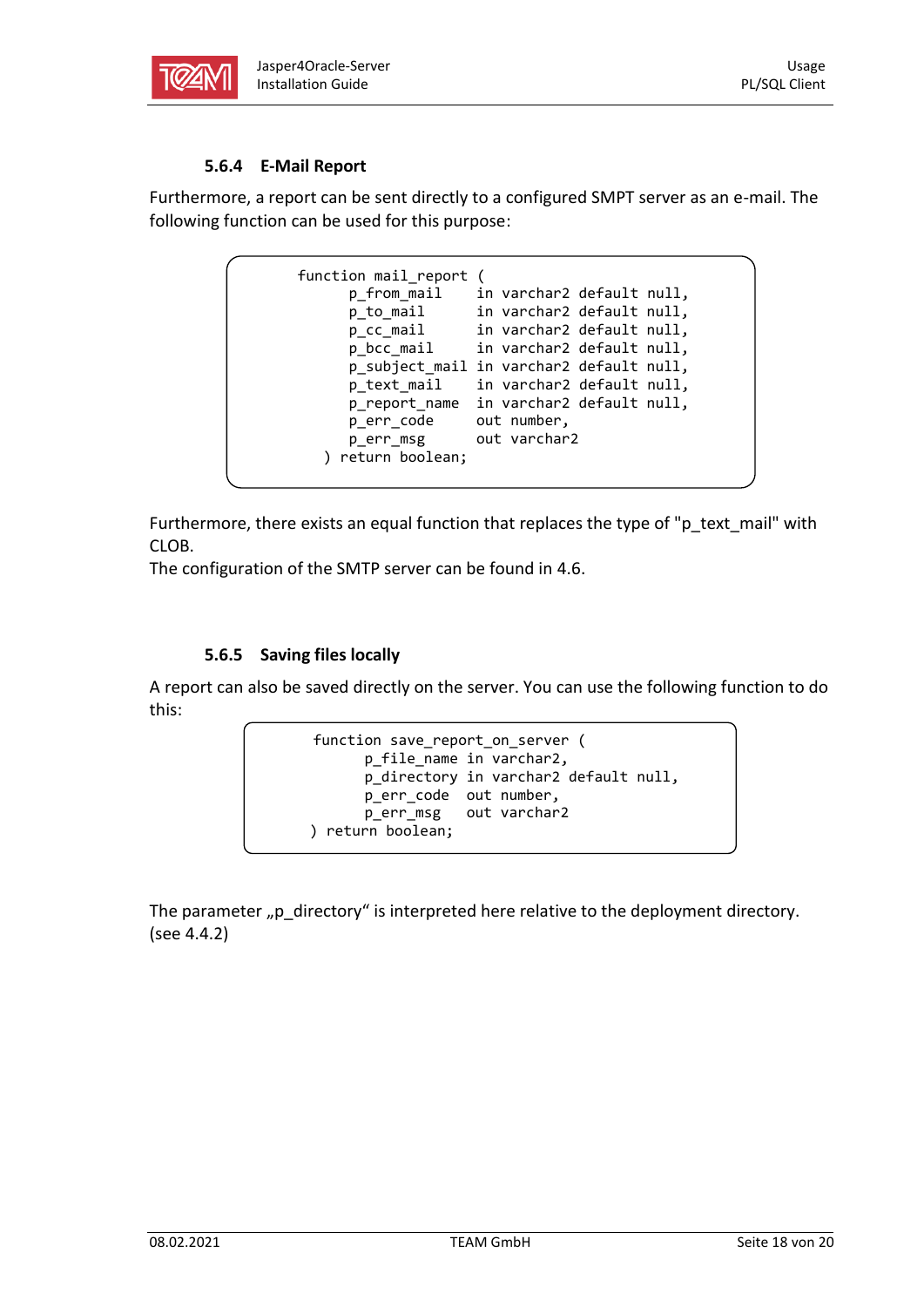

#### **5.6.6 Reloading the report definitions**

The process of reloading all reports can be triggered using the following function:

function redeploy return number;

All reports are reloaded from their respective jar archives. This can be used to release reports for execution.